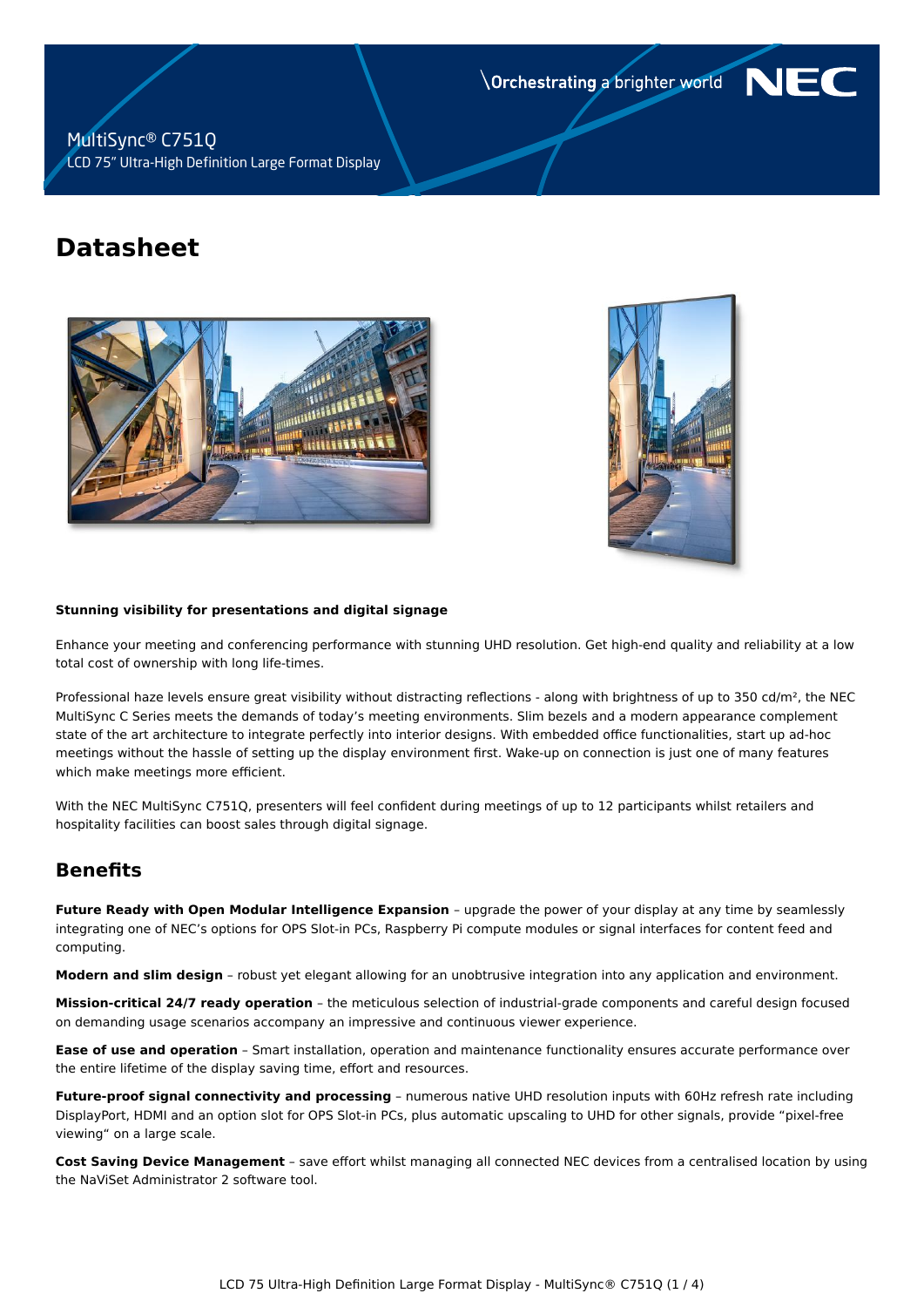## **Product Information**

| <b>Product Name</b> | MultiSync <sup>®</sup> C751Q                       |
|---------------------|----------------------------------------------------|
| Product Group       | LCD 75" Ultra-High Definition Large Format Display |
| Order Code          | 60004315                                           |

#### **Display**

| Panel Technology                   | IPS with Edge LED backlights            |
|------------------------------------|-----------------------------------------|
| Active Screen Area (W x H)<br>[mm] | 1,649.7 x 927.9                         |
| Screen Size [inch/cm]              | 75 / 189                                |
| Brightness [cd/m <sup>2</sup> ]    | 350, 250 (shipment setting)             |
| Contrast Ratio (typ.)              | 1200:1                                  |
| Viewing Angle [°]                  | 178 / 178 (at contrast ratio $> 10:1$ ) |
| Colour Depth [bn]                  | 1.073 (10bit)                           |
| Response Time (typ.) [ms]          | 8 (grey-to-grey)                        |
| Haze Level [%]                     | Pro (28)                                |
| Supported Orientation              | Landscape; Portrait                     |
|                                    |                                         |

#### **Synchronisation Rate**

| Horizontal Frequency [kHz] | 31.5 - 91.1 |
|----------------------------|-------------|
| Vertical Frequency [Hz]    | 24 - 85     |

#### **Resolution**

| Native Resolution     | 3840 x 2160  |              |              |             |
|-----------------------|--------------|--------------|--------------|-------------|
| Supported Resolutions | 4096 x 2160: | 3840 x 2160; | 1920 x 2160; | 1920 x 1080 |

#### **Connectivity**

| Input Video Digital   | 2 x DisplayPort (with HDCP); 3 x HDMI (with HDCP)                                                                                                       |  |
|-----------------------|---------------------------------------------------------------------------------------------------------------------------------------------------------|--|
| Input Audio Analogue  | $1 \times 3.5$ mm jack                                                                                                                                  |  |
| Input Audio Digital   | 2 x DisplayPort; 3 x HDMI                                                                                                                               |  |
| Input Control         | 1 x LAN 100Mbit; 1 x Remote Control (3.5 mm jack); 1 x RS232                                                                                            |  |
| Input Data            | 1 x microSD (Value); 1 x USB 2.0 (Downstream); 1 x USB 2.0 (MediaPlayer); 1 x USB Type-B<br>(Upstream); 2 x USB 2.0 (Compute Module, 1 x 5V/2A powered) |  |
| Output Video Digital  | 1 x DisplayPort (loop through: DisplayPort, OPS slot-in PC)                                                                                             |  |
| Output Audio Analogue | $1 \times 3.5$ mm jack                                                                                                                                  |  |
| <b>Output Control</b> | $1 \times$ LAN 100Mbit                                                                                                                                  |  |
|                       |                                                                                                                                                         |  |

#### **Open Modular Intelligence**

| OPS Slot                                        | Slot Technology: Open pluggable specification (NEC / Intel OPS standard) |
|-------------------------------------------------|--------------------------------------------------------------------------|
| OPS Max. Current / Power<br>Consumption [A / W] | 4.7/75                                                                   |
| Compute Module Slot                             | Slot Technology: Compute Module Slot (NEC proprietary standard)          |

#### **Sensors**

| Ambient Light Sensor | Integrated, triggered actions programmable                     |
|----------------------|----------------------------------------------------------------|
| Human Sensor         | Optional, external, 4-5m range, triggered actions programmable |
| Temperature Sensor   | Integrated, 3 sensors, triggered actions programmable          |
| NFC Sensor           | Integrated, 2cm range, free NEC Android App required           |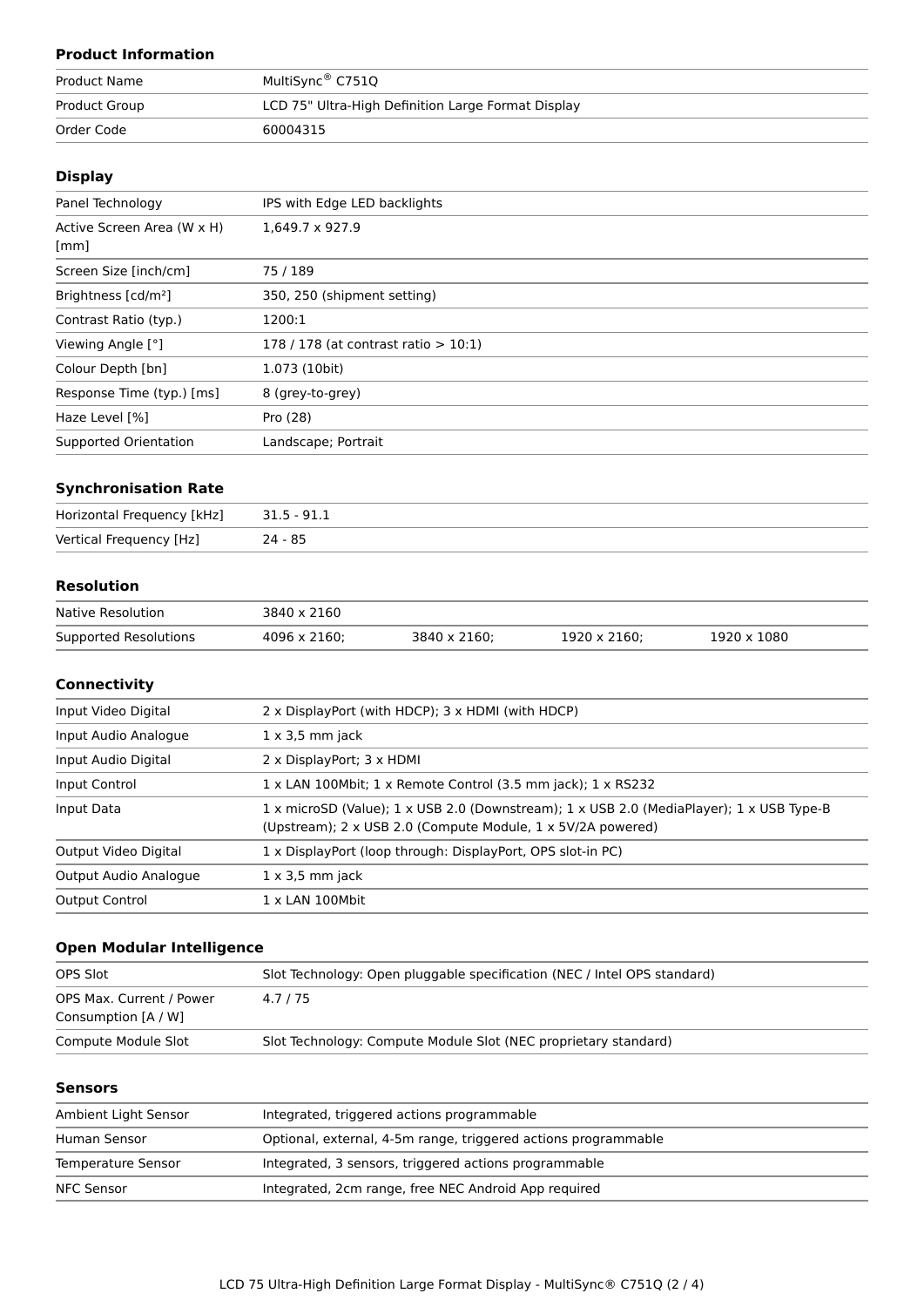#### **Electrical**

| Power Consumption [W]  | 195 shipping                        |
|------------------------|-------------------------------------|
| Power Savings Mode [W] | $< 0.5$ ; $< 2$ (Networked Standby) |
| Power Management       | <b>VESA DPMS</b>                    |

#### **Environmental Conditions**

| Operating Temperature $[°C]$ +0 to +40 |          |
|----------------------------------------|----------|
| Operating Humidity [%]                 | 20 to 80 |

#### **Mechanical**

| Dimensions (W $\times$ H $\times$ D) [mm] | Without stand: 1,681 x 960 x 71                 |
|-------------------------------------------|-------------------------------------------------|
| Weight [kg]                               | 53                                              |
| Bezel Width [mm]                          | 14.8 (left and right); 14.8 (top and bottom)    |
| VESA Mounting [mm]                        | 4 holes; 400 x 400 (FDMI); 600 x 400 (FDMI); M8 |
| Ingress Protection                        | IP5x (front); IP2x (back)                       |

#### **MediaPlayer**

| Supported Image Formats                 | JPG (baseline, progressive, RGB, CMYK); max. resolution 5000 x 5000; PNG (interlace, alpha<br>channel); max. resolution 4000 x 4000                                                                                                                                                                        |
|-----------------------------------------|------------------------------------------------------------------------------------------------------------------------------------------------------------------------------------------------------------------------------------------------------------------------------------------------------------|
| Supported Video Formats                 | MP4 / MOV / FLV (video H.264, audio MP3, AAC); max. resolution 1080p at 30 Hz, 1080i at 60<br>Hz; MPG (video mpeg1/2, audio mpeg audio layer2/3, AAC-LC); MP @ ML, MP @ HL; WMV<br>(video H.264, wmy advanced L3, wmy simple / main, audio mp3 wmy std); max. resolution<br>1080p at 30 Hz, 1080i at 60 Hz |
| Supported Audio Formats                 | MP3 (MP3); max. bit-rate 320 kBit/s; WAV (LPCM); max. 48 kHz sampling                                                                                                                                                                                                                                      |
| Supported File Storage / File<br>System | MicroSDHC / FAT16, FAT32; USB 2.0 / FAT16, FAT32                                                                                                                                                                                                                                                           |

#### **Available Options**

| Accessories         | Feet (ST-801); Speaker (SP-754QSM, SP-TF1); Trolley (PD02MHA, PD03MHA, PDMHM-L); Wall<br>mount (PDW T XL-2) |
|---------------------|-------------------------------------------------------------------------------------------------------------|
| Compute Module Slot | NEC Compute Module; Raspberry Pi Compute Module 1 and 3                                                     |
| OPS Slot            | HDBaseT receiver; Intel® Atom, Celeron and Core CPUs; OPS-2C Quad 3G SDI                                    |
|                     |                                                                                                             |

#### **Green Features**

| Energy Efficiency | Ambient light sensor; Annual energy consumption: 314 kWh (based on 4 operating hours per |
|-------------------|------------------------------------------------------------------------------------------|
|                   | day); Carbon savings meter; ECOMode; Energy efficiency class: B; Local dimming           |

#### **Additional Features**

| <b>Special Characteristics</b> | 12-bit Look Up table; Ambient Light Sensor; AMX NetLinx Support; ASCII Control Commands;<br>Auto ID assignment; Auto tiling function; Automated Email Alert; CEC Support; Cisco Webex<br>Kit compatible; Crestron Connected Support; DICOM Simulation; Display Browser Control;<br>Emergency Notification; HDMI with UHD at 60 Hz; HDR Gamma Support (HLG, PQ); KeyGuide;<br>MediaPlayer with Browser Control; NaViSet Administrator 2; OmniColor Control; OSD rotation<br>for portrait mode; PIN as theft protection; PJLink Support; Powered USB-Port; Removable<br>Logo; Scheduler; Slim LED Indicator; SNMP Support; TileMatrix (10 x 10); User readable log<br>function |
|--------------------------------|------------------------------------------------------------------------------------------------------------------------------------------------------------------------------------------------------------------------------------------------------------------------------------------------------------------------------------------------------------------------------------------------------------------------------------------------------------------------------------------------------------------------------------------------------------------------------------------------------------------------------------------------------------------------------|
| Colour Versions                | optional coloured overframes                                                                                                                                                                                                                                                                                                                                                                                                                                                                                                                                                                                                                                                 |
| Safety and Ergonomics          | CE; EAC; EMC Class B; FCC; SASO; TÜV GS; UL/C-UL or CSA; VCCI                                                                                                                                                                                                                                                                                                                                                                                                                                                                                                                                                                                                                |
| Pixel Failure Class            | ISO 9241-307, Class 1                                                                                                                                                                                                                                                                                                                                                                                                                                                                                                                                                                                                                                                        |
| Audio                          | Integrated Speakers (10 W + 10 W); Optional Speakers (15 W + 15 W)                                                                                                                                                                                                                                                                                                                                                                                                                                                                                                                                                                                                           |
| <b>Shipping Content</b>        | CD-ROM (User Guides/Manuals); Display; DisplayPort Cable; Remote Control; USB cable                                                                                                                                                                                                                                                                                                                                                                                                                                                                                                                                                                                          |
| Warranty                       | 3 years warranty incl. backlight; optional 4. + 5. year warranty extension                                                                                                                                                                                                                                                                                                                                                                                                                                                                                                                                                                                                   |